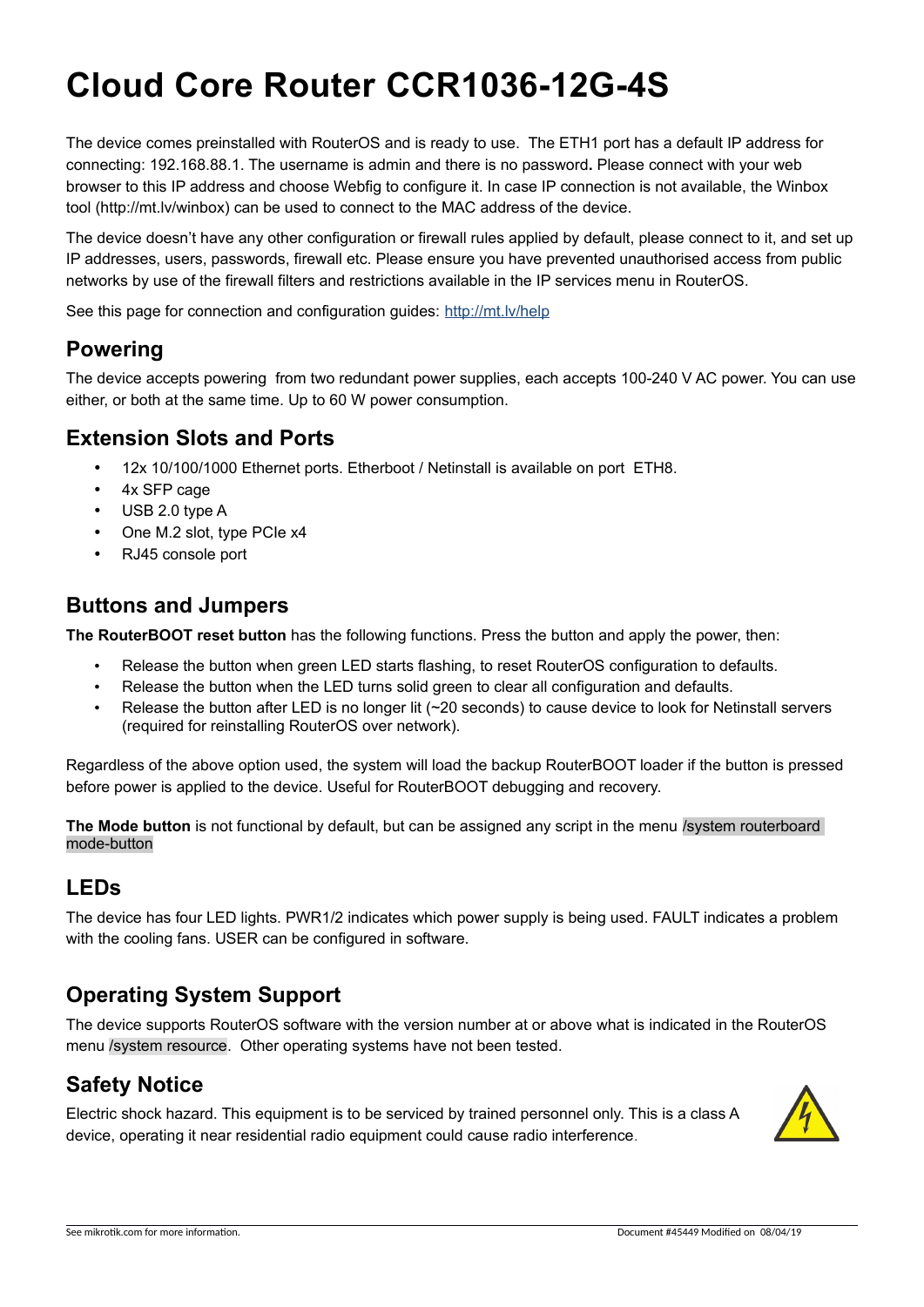## **Federal Communication Commission Interference Statement**



This equipment has been tested and found to comply with the limits for a Class B digital device, pursuant to Part 15 of the FCC Rules. These limits are designed to provide reasonable protection against harmful interference in a residential installation.

This equipment generates, uses and can radiate radio frequency energy and, if not installed and used in accordance with the instructions, may cause harmful interference to radio communications. However, there is no guarantee that interference will not occur in a particular installation. If this equipment does cause harmful interference to radio or television reception, which can be determined by turning the equipment off and on, the user is encouraged to try to correct the interference by one of the following measures:

- Reorient or relocate the receiving antenna.
- Increase the separation between the equipment and receiver.
- Connect the equipment into an outlet on a circuit different from that to which the receiver is connected.
- Consult the dealer or an experienced radio/TV technician for help.

FCC Caution: Any changes or modifications not expressly approved by the party responsible for compliance could void the user's authority to operate this equipment.

This device complies with Part 15 of the FCC Rules. Operation is subject to the following two conditions: (1) This device may not cause harmful interference, and (2) this device must accept any interference received, including interference that may cause undesired operation.

Note: This unit was tested with shielded cables on the peripheral devices. Shielded cables must be used with the unit to ensure compliance.

#### **Industry Canada**

This device complies with Industry Canada licence-exempt RSS standard(s). Operation is subject to the following two conditions: (1) this device may not cause interference, and (2) this device must accept any interference, including interference that may cause undesired operation of the device.

Le présent appareil est conforme aux CNR d'Industrie Canada applicables aux appareils radio exempts de licence. L'exploitation est autorisée aux deux conditions suivantes: (1) l'appareil ne doit pas produire de brouillage, et (2) l'utilisateur de l'appareil doit accepter tout brouillage radioélectrique subi, même si le brouillage est susceptible d'en compromettre le fonctionnement.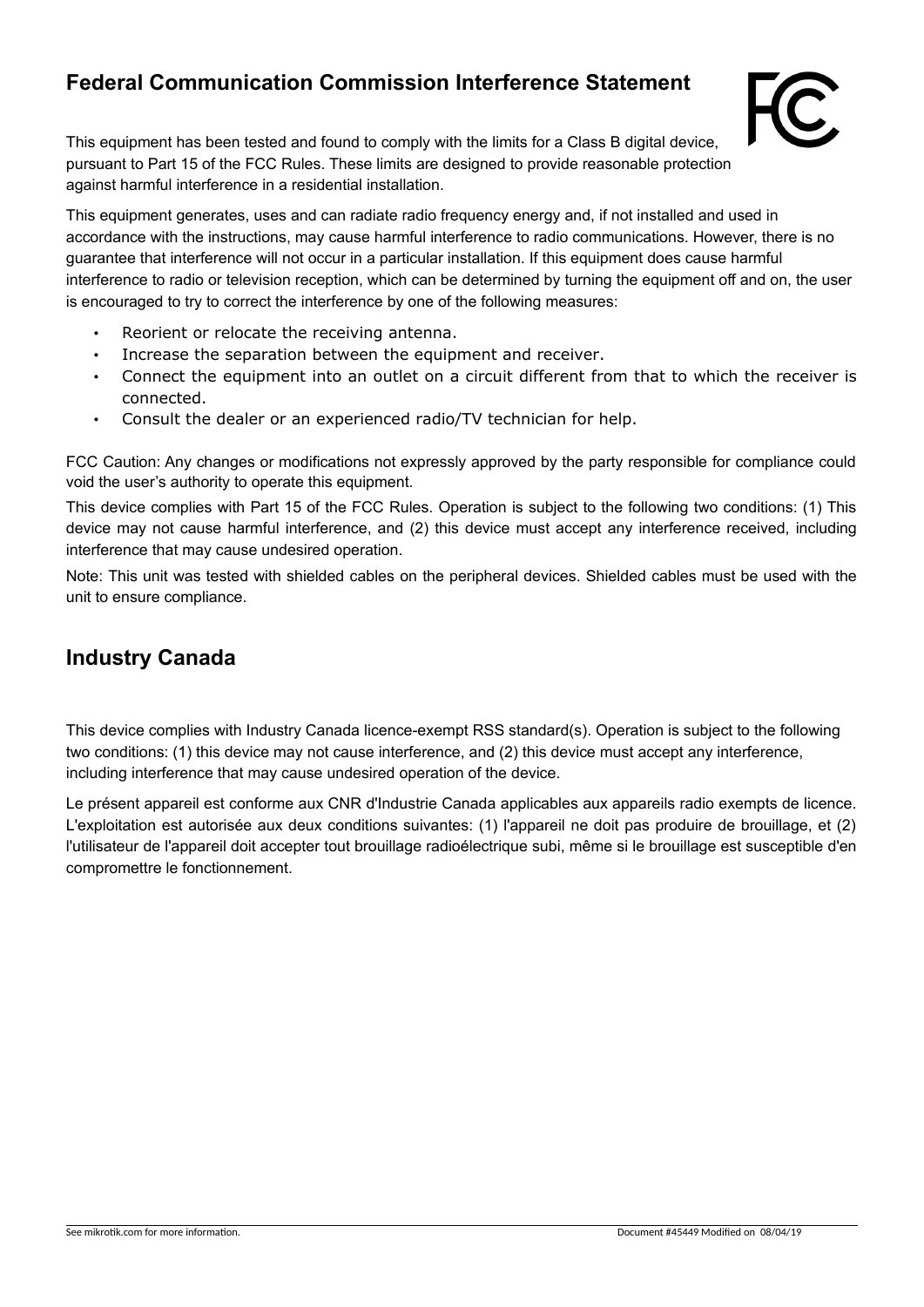## **CE Declaration of Conformity**

#### Manufacturer: Mikrotikls SIA, Brivibas gatve 214i Riga, Latvia, LV1039.

|     | BG С настоящото Mikrotīkls SIA декларира, че този тип радиосъоръжение RouterBOARD е в съответствие с Директива 2014/53/EC.<br>Цялостният текст на ЕС декларацията за съответствие може да се намери на следния интернет адрес: https://mikrotik.com/products                                    |
|-----|-------------------------------------------------------------------------------------------------------------------------------------------------------------------------------------------------------------------------------------------------------------------------------------------------|
|     | CS Tímto Mikrotīkls SIA prohlašuje, že typ rádiového zařízení RouterBOARD je v souladu se směrnicí 2014/53/EU. Úplné znění EU prohlášení o<br>shodě je k dispozici na této internetové adrese: https://mikrotik.com/products                                                                    |
|     | DA Hermed erklærer Mikrotīkls SIA, at radioudstyrstypen RouterBOARD er i overensstemmelse med direktiv 2014/53/EU. EU-<br>overensstemmelseserklæringens fulde tekst kan findes på følgende internetadresse: https://mikrotik.com/products                                                       |
|     | DE Hiermit erklärt Mikrotīkls SIA, dass der Funkanlagentyp RouterBOARD der Richtlinie 2014/53/EU entspricht. Der vollständige Text der EU-<br>Konformitätserklärung ist unter der folgenden Internetadresse verfügbar: https://mikrotik.com/products                                            |
|     | ΕL  Με την παρούσα ο/η Mikrotīkls SIA , δηλώνει ότι ο ραδιοεξοπλισμός RouterBOARD πληροί την οδηγία 2014/53/ΕΕ. Το πλήρες κείμενο της<br> δήλωσης συμμόρφωσης ΕΕ διατίθεται στην ακόλουθη ιστοσελίδα στο διαδίκτυο: https://mikrotik.com/products                                               |
|     | EN Hereby, Mikrotīkls SIA declares that the radio equipment type RouterBOARD is in compliance with Directive 2014/53/EU. The full text of the<br>EU declaration of conformity is available at the following internet address: https://mikrotik.com/products                                     |
|     | ES Por la presente, Mikrotīkls SIA declara que el tipo de equipo radioeléctrico RouterBOARD es conforme con la Directiva 2014/53/UE. El texto<br>completo de la declaración UE de conformidad está disponible en la dirección Internet siguiente: https://mikrotik.com/products                 |
|     | ET Käesolevaga deklareerib Mikrotīkls SIA, et käesolev raadioseadme tüüp RouterBOARD vastab direktiivi 2014/53/EL nõuetele. ELi<br>vastavusdeklaratsiooni täielik tekst on kättesaadav järgmisel internetiaadressil: https://mikrotik.com/products                                              |
| FI  | Mikrotīkls SIA vakuuttaa, että radiolaitetyyppi RouterBOARD on direktiivin 2014/53/EU mukainen. EU-vaatimustenmukaisuusvakuutuksen<br>täysimittainen teksti on saatavilla seuraavassa internetosoitteessa: https://mikrotik.com/products                                                        |
|     | FR Le soussigné, Mikrotīkls SIA, déclare que l'équipement radioélectrique du type RouterBOARD est conforme à la directive 2014/53/UE. Le<br>texte complet de la déclaration UE de conformité est disponible à l'adresse internet suivante: https://mikrotik.com/products                        |
|     | HR Mikrotīkls SIA ovime izjavljuje da je radijska oprema tipa RouterBOARD u skladu s Direktivom 2014/53/EU. Cjeloviti tekst EU izjave c<br>sukladnosti dostupan je na sljedećoj internetskoj adresi: https://mikrotik.com/products                                                              |
|     | HU Mikrotīkls SIA igazolja, hogy a RouterBOARD típusú rádióberendezés megfelel a 2014/53/EU irányelvnek. Az EU-megfelelőségi nyilatkozat<br>teljes szövege elérhető a következő internetes címen: https://mikrotik.com/products                                                                 |
| lΙT | Il fabbricante, Mikrotīkls SIA, dichiara che il tipo di apparecchiatura radio RouterBOARD è conforme alla direttiva 2014/53/UE. Il testo<br>completo della dichiarazione di conformità UE è disponibile al seguente indirizzo Internet: https://mikrotik.com/products                           |
| IS  | Hér með lýsir Mikrotīkls SIA yfir því að RouterBOARD er í samræmi við grunnkröfur og aðrar kröfur, sem gerðar eru í tilskipun 2014/53/EU.<br>Fullur texti ESB samræmisyfirlýsing er að finna á eftirfarandi netfangi: https://mikrotik.com/products                                             |
| LТ  | Aš, Mikrotīkls SIA, patvirtinu, kad radijo jrenginių tipas RouterBOARD atitinka Direktyvą 2014/53/ES. Visas ES atitikties deklaracijos tekstas<br>prieinamas šiuo interneto adresu: https://mikrotik.com/products                                                                               |
|     | LV Ar šo Mikrotīkls SIA deklarē, ka radioiekārta RouterBOARD atbilst Direktīvai 2014/53/ES. Pilns ES atbilstības deklarācijas teksts ir pieejams<br>šādā interneta vietnē: https://mikrotik.com/products                                                                                        |
|     | MT B'dan, Mikrotīkls SIA, niddikjara li dan it-tip ta' tagħmir tar-radju RouterBOARD huwa konformi mad-Direttiva 2014/53/UE. It-test kollu tad-<br>dikjarazzjoni ta' konformità tal-UE huwa disponibbli f'dan l-indirizz tal-Internet li ġej: https://mikrotik.com/products                     |
|     | NL Hierbij verklaar ik, Mikrotīkls SIA, dat het type radioapparatuur RouterBOARD conform is met Richtlijn 2014/53/EU. De volledige tekst van<br>de EU-conformiteitsverklaring kan worden geraadpleegd op het volgende internetadres: https://mikrotik.com/products                              |
|     | NOMikrotīkls SIA erklærer herved at utstyret RouterBOARD er i samsvar med de grunnleggende krav og øvrige relevante krav i direktiv<br>2014/53/EU. Den fulle teksten til EU-samsvarserklæringen er tilgjengelig på følgende internettadresse: https://mikrotik.com/products                     |
|     | PL Mikrotīkls SIA niniejszym oświadcza, że typ urzadzenia radiowego RouterBOARD jest zgodny z dyrektywa 2014/53/UE. Pełny tekst<br>deklaracji zgodności UE jest dostępny pod następującym adresem internetowym: https://mikrotik.com/products                                                   |
|     | PT O(a) abaixo assinado(a) Mikrotīkls SIA declara que o presente tipo de equipamento de rádio RouterBOARD está em conformidade com a<br>Diretiva 2014/53/UE. O texto integral da declaração de conformidade está disponível no seguinte endereço de Internet: https://mikrotik.com/<br>products |
|     | RO Prin prezenta, Mikrotīkls SIA declară că tipul de echipamente radio RouterBOARD este în conformitate cu Directiva 2014/53/UE. Textul<br>integral al declarației UE de conformitate este disponibil la următoarea adresă internet: https://mikrotik.com/products                              |
|     | SK Mikrotīkls SIA týmto vyhlasuje, že rádiové zariadenie typu RouterBOARD je v súlade so smernicou 2014/53/EU. Úplné EU vyhlásenie o<br>zhode je k dispozícii na tejto internetovej adrese: https://mikrotik.com/products                                                                       |
|     | SL Mikrotīkls SIA potrjuje, da je tip radijske opreme RouterBOARD skladen z Direktivo 2014/53/EU. Celotno besedilo izjave EU o skladnosti je<br>na voljo na naslednjem spletnem naslovu: https://mikrotik.com/products                                                                          |
|     | SV Härmed försäkrar Mikrotīkls SIA att denna typ av radioutrustning RouterBOARD överensstämmer med direktiv 2014/53/EU. Den fullständiga<br>texten till EU-försäkran om överensstämmelse finns på följande webbadress: https://mikrotik.com/products                                            |

*Note. Information contained here is subject to change. Please visit the product page on [www.mikrotik.com](http://www.mikrotik.com/) for the most up to date version of this document.*